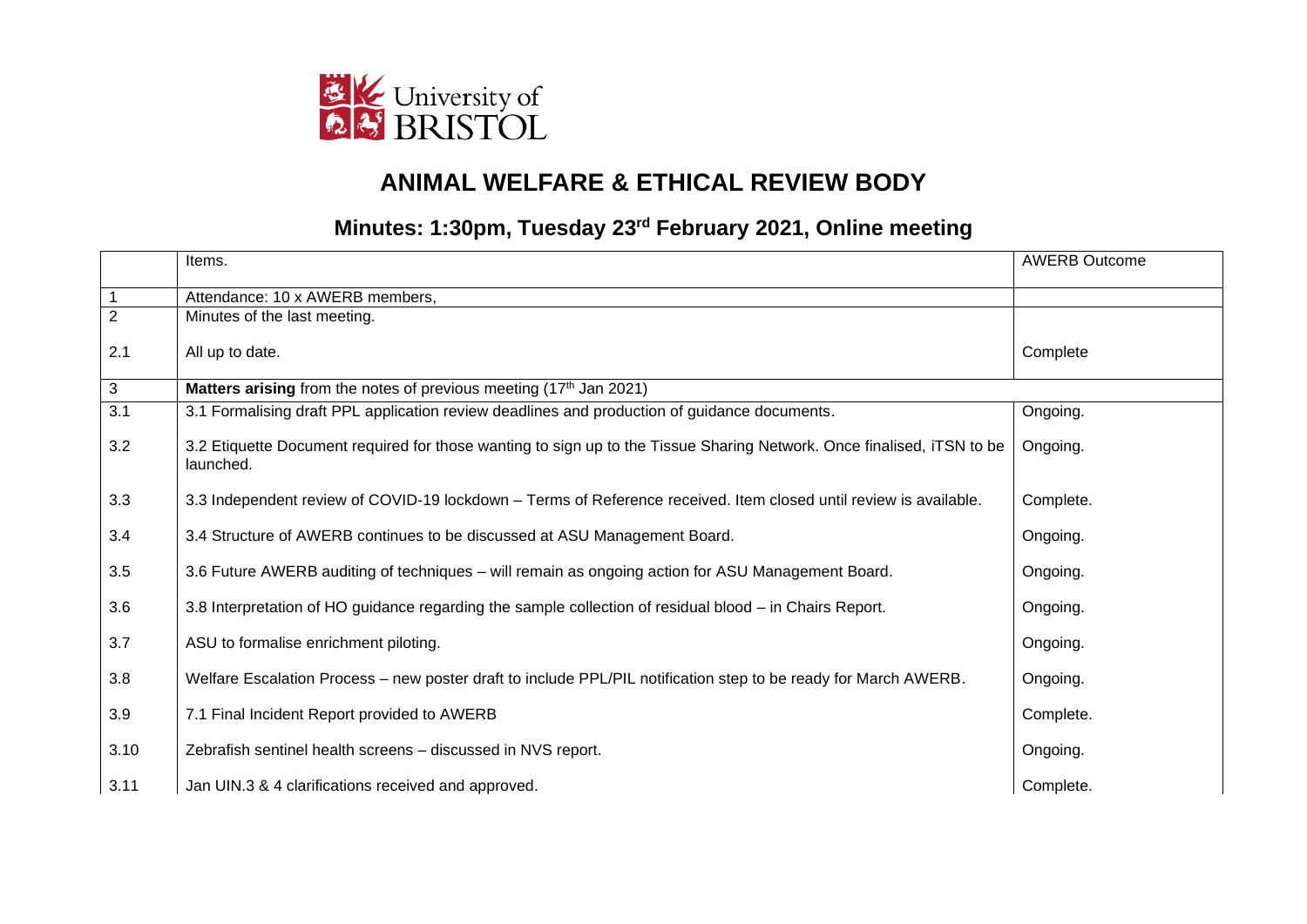| $\overline{4}$ | <b>Chairs Report</b>                                                                                                                                                                                                                                                                                  |                                                                                  |
|----------------|-------------------------------------------------------------------------------------------------------------------------------------------------------------------------------------------------------------------------------------------------------------------------------------------------------|----------------------------------------------------------------------------------|
| 4.1            | Lessons Learnt Document Terms of Reference                                                                                                                                                                                                                                                            | Approved.                                                                        |
| 4.2            | Interpretation of HO guidance regarding the sample collection of residual blood.                                                                                                                                                                                                                      | Complete.                                                                        |
| 4.3            | Ad hoc meetings required for expected PPLs.                                                                                                                                                                                                                                                           |                                                                                  |
| $\overline{5}$ | NTCO Report.                                                                                                                                                                                                                                                                                          |                                                                                  |
| 5.1            | Number of PILs processed lower that previous years.                                                                                                                                                                                                                                                   |                                                                                  |
| 5.2            | Training record reviews completed, and feedback provided to PIL holders where recommendations have been made.                                                                                                                                                                                         |                                                                                  |
| 5.3            | Received good preliminary feedback from internal audit of licence processes.                                                                                                                                                                                                                          |                                                                                  |
| 5.4            | February PIL Training course completed with increasing positive feedback. Further course planned for May.                                                                                                                                                                                             |                                                                                  |
| 5.5            | Training and competency records checked for PPL Amendment applicant.                                                                                                                                                                                                                                  |                                                                                  |
| 6              | NIO Report.                                                                                                                                                                                                                                                                                           |                                                                                  |
| 6.1            | Work is increasing in ASU.                                                                                                                                                                                                                                                                            |                                                                                  |
| 6.2            | ASU is currently considering outsourcing breeding. AWERB discussed the potential welfare implications of moving<br>breeding off site and both scientific and welfare impacts of the increased animal transport. Further input from ASU staff<br>and researchers will be sought and fed back to ASUMB. | AWERB expressed need<br>for consultation regarding<br>any future decisions made. |
| 6.3            | Staffing levels.                                                                                                                                                                                                                                                                                      |                                                                                  |
| 6.4            | Apprenticeship training scheme planned for future.                                                                                                                                                                                                                                                    |                                                                                  |
| 6.5            | All studies currently being processed with Pre-Study Briefing                                                                                                                                                                                                                                         |                                                                                  |
| 6.6            | Rat Tickling seminar                                                                                                                                                                                                                                                                                  |                                                                                  |
| 6.7            | Final Incident Report.                                                                                                                                                                                                                                                                                | AWERB feedback to ASU<br>the need for SOPs for                                   |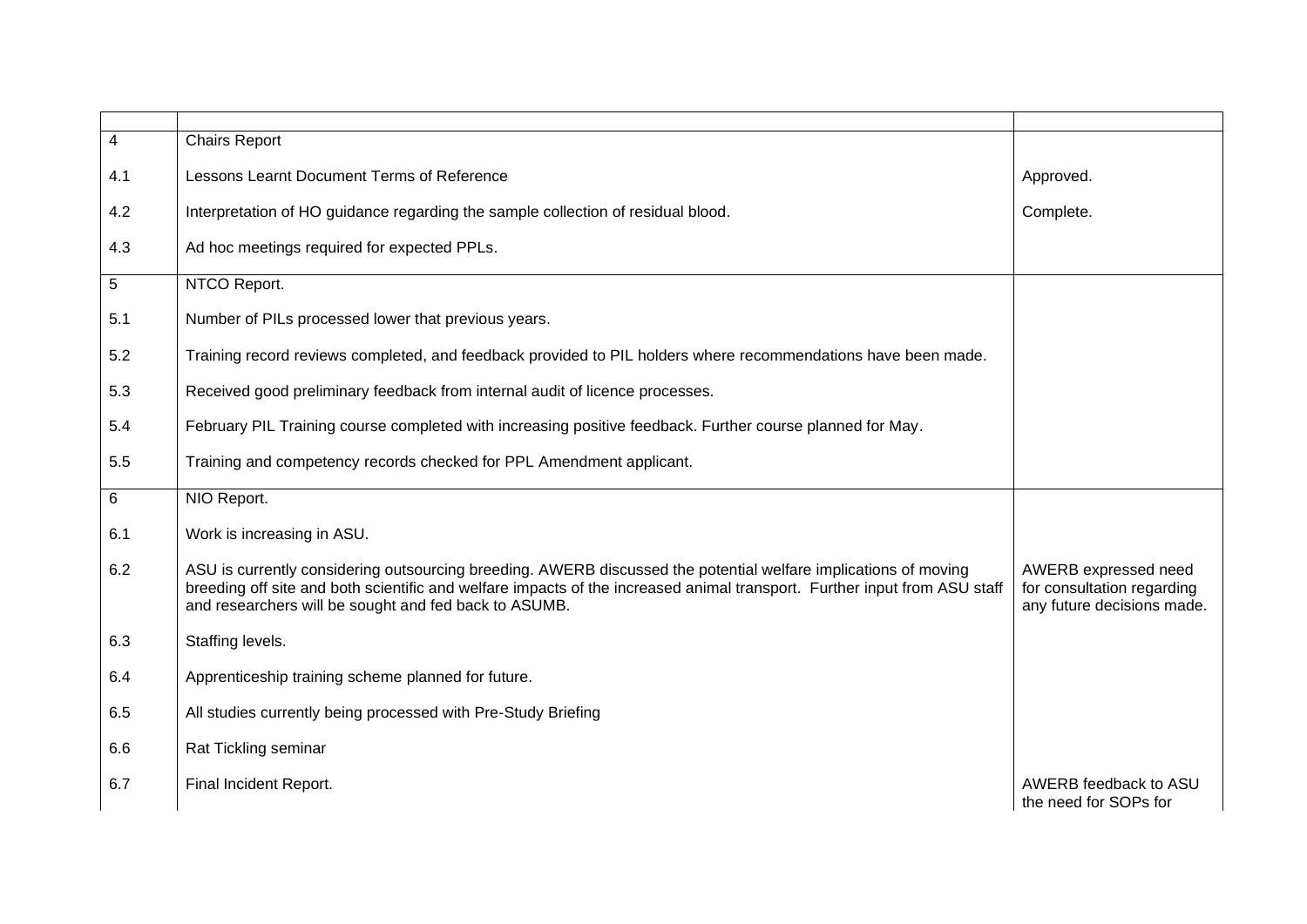|                |                                                                                                                                                                                                                                                                                                                                                                                                                                                                              | monitoring for the lighting<br>as part of the<br>environmental checks,<br>including recording,<br>frequency and named<br>position responsibilities and<br>an SOP for commissioning<br>rooms after a period of<br>emptiness or estate works. |
|----------------|------------------------------------------------------------------------------------------------------------------------------------------------------------------------------------------------------------------------------------------------------------------------------------------------------------------------------------------------------------------------------------------------------------------------------------------------------------------------------|---------------------------------------------------------------------------------------------------------------------------------------------------------------------------------------------------------------------------------------------|
| $\overline{7}$ | <b>NVS Report.</b>                                                                                                                                                                                                                                                                                                                                                                                                                                                           |                                                                                                                                                                                                                                             |
| 7.1            | Health status returned as normal for zebrafish health screening.                                                                                                                                                                                                                                                                                                                                                                                                             | Complete.                                                                                                                                                                                                                                   |
| 7.2            | 2 x standard condition 18 Reports submitted to HOI but no further actions required at this time.                                                                                                                                                                                                                                                                                                                                                                             |                                                                                                                                                                                                                                             |
| 8              | <b>NACWO reports.</b>                                                                                                                                                                                                                                                                                                                                                                                                                                                        |                                                                                                                                                                                                                                             |
| 8.1            | Breeding continues at steady pace.                                                                                                                                                                                                                                                                                                                                                                                                                                           |                                                                                                                                                                                                                                             |
| 8.2            | Acclimatisation periods for some imported large animals.                                                                                                                                                                                                                                                                                                                                                                                                                     |                                                                                                                                                                                                                                             |
| 8.3            | Update on the pig clicker training for managing routine handling.                                                                                                                                                                                                                                                                                                                                                                                                            |                                                                                                                                                                                                                                             |
| 8.4            | NACWO monitoring of animals on high fat diet.                                                                                                                                                                                                                                                                                                                                                                                                                                |                                                                                                                                                                                                                                             |
|                |                                                                                                                                                                                                                                                                                                                                                                                                                                                                              |                                                                                                                                                                                                                                             |
| 9              | Project Licences - New Applications.                                                                                                                                                                                                                                                                                                                                                                                                                                         |                                                                                                                                                                                                                                             |
| 9.1            | None to review for this meeting.                                                                                                                                                                                                                                                                                                                                                                                                                                             |                                                                                                                                                                                                                                             |
| 10             | Project Licences - Amendments.                                                                                                                                                                                                                                                                                                                                                                                                                                               |                                                                                                                                                                                                                                             |
| 10.1           | PPLAmend.1Dec20 (resubmission): Addition of cryo-anaesthesia protocol for neonatal rats.                                                                                                                                                                                                                                                                                                                                                                                     | Not approved                                                                                                                                                                                                                                |
|                | NVS has sought advice from colleagues with experience in brain cooling and anaesthesia.<br>$\bullet$<br>Concerns remain over potential for pain and suffering during transitions through temperature gradient.<br>$\bullet$<br>Harms vs benefit did not outweigh individual suffering of animals undergoing the procedure.<br>$\bullet$<br>AWERB encourages a review of current gas induction protocol for neonates with the assistance of NVS to<br>improve recovery rates. |                                                                                                                                                                                                                                             |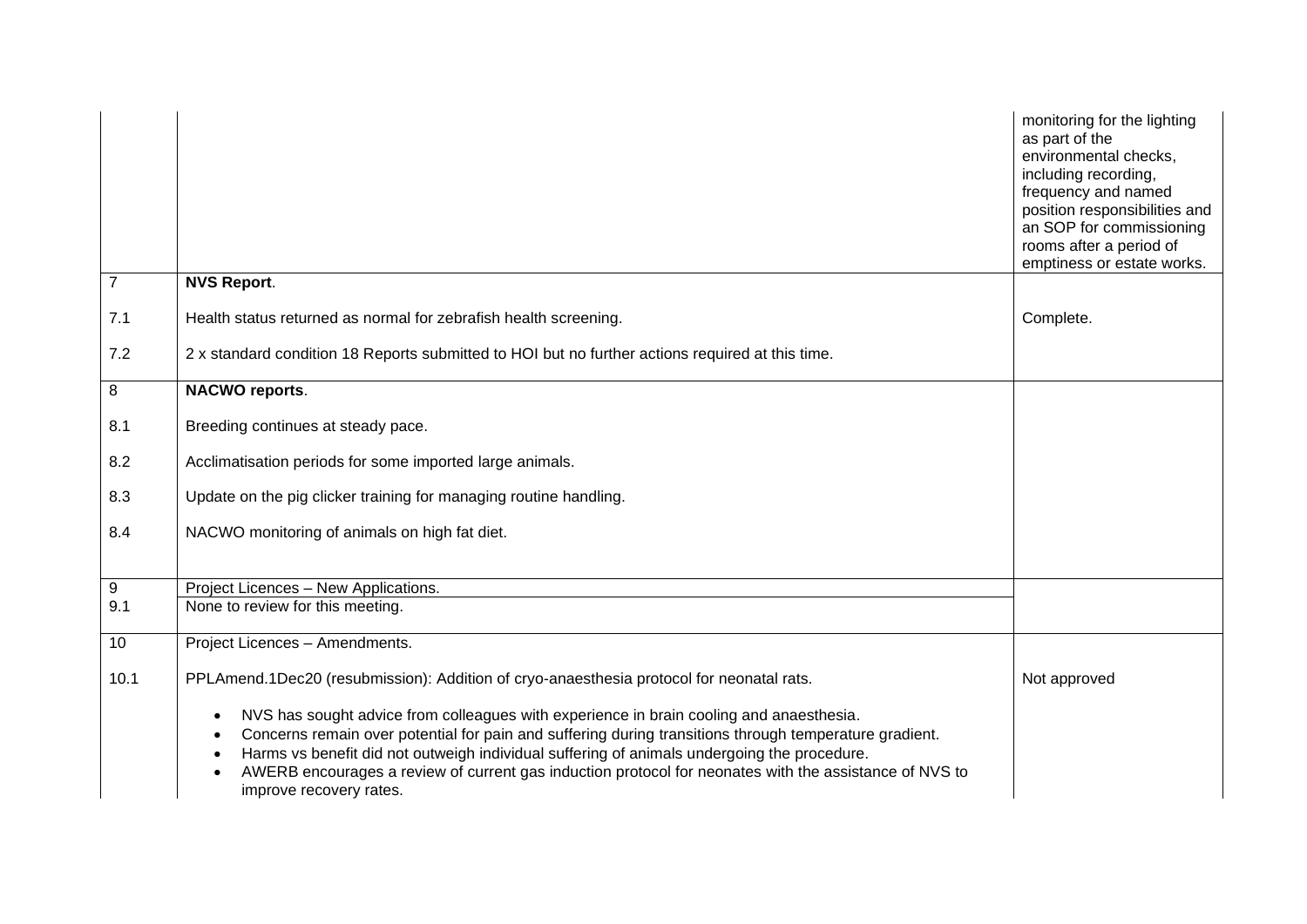| $\overline{11}$<br>11.1 | Project Licence Reviews.<br>(None)                                                                   |                          |
|-------------------------|------------------------------------------------------------------------------------------------------|--------------------------|
| 11.2                    | Home Office Retrospective Reviews.                                                                   |                          |
|                         | (None)                                                                                               |                          |
|                         |                                                                                                      |                          |
| 11.3                    | Final Reviews.                                                                                       |                          |
| 11.3.1                  | (None)                                                                                               |                          |
| 12                      | Report on Non-Regulated Projects UIN and VIN applications.                                           |                          |
| 12.1                    | Non-Regulated Projects - UINs                                                                        | Secretary to inform      |
|                         | Reviewed: UIN.1                                                                                      |                          |
|                         | AWERB approved: UIN.1                                                                                |                          |
|                         | AWERB approved pending clarifications: None                                                          |                          |
|                         | AWERB did not yet approve: None                                                                      |                          |
| 12.1.1                  | UINs to note: (None)                                                                                 |                          |
| 12.2                    | Non-Regulated Projects - VINs.                                                                       | Secretary to inform      |
|                         | Reviewed: VIN.1 & 2                                                                                  |                          |
|                         | AWERB approved: VIN.1 & 2                                                                            |                          |
|                         | AWERB approved pending clarifications: None                                                          |                          |
|                         | AWERB did not yet approved: None.                                                                    |                          |
| 12.2.1                  | VINs to note:                                                                                        |                          |
|                         | Feedback for VIN.2 How are they factoring in biological differences from live biopsies and cadavers? |                          |
|                         |                                                                                                      |                          |
| 13                      | Non-Regulated Projects - UIN and VIN amendments                                                      |                          |
|                         | (None)                                                                                               |                          |
|                         |                                                                                                      |                          |
| 14                      | <b>AWERB Hub.</b>                                                                                    |                          |
| 14.1                    | (None)                                                                                               |                          |
|                         |                                                                                                      |                          |
| 15                      | For Information.                                                                                     |                          |
| 15.1                    | Legislative framework for animal research in the UK - In Practice article                            |                          |
|                         |                                                                                                      |                          |
| 16                      | Any Other Business.                                                                                  |                          |
| 16.1                    | Rat Tickling presentation.                                                                           | AWERB encourages a pilot |
|                         |                                                                                                      | proposal from ASU.       |
|                         |                                                                                                      |                          |
| 17.1                    | Dates of Next Meetings (Online until further notice):                                                |                          |
|                         | Tuesday 16th March 2021                                                                              |                          |
|                         |                                                                                                      |                          |